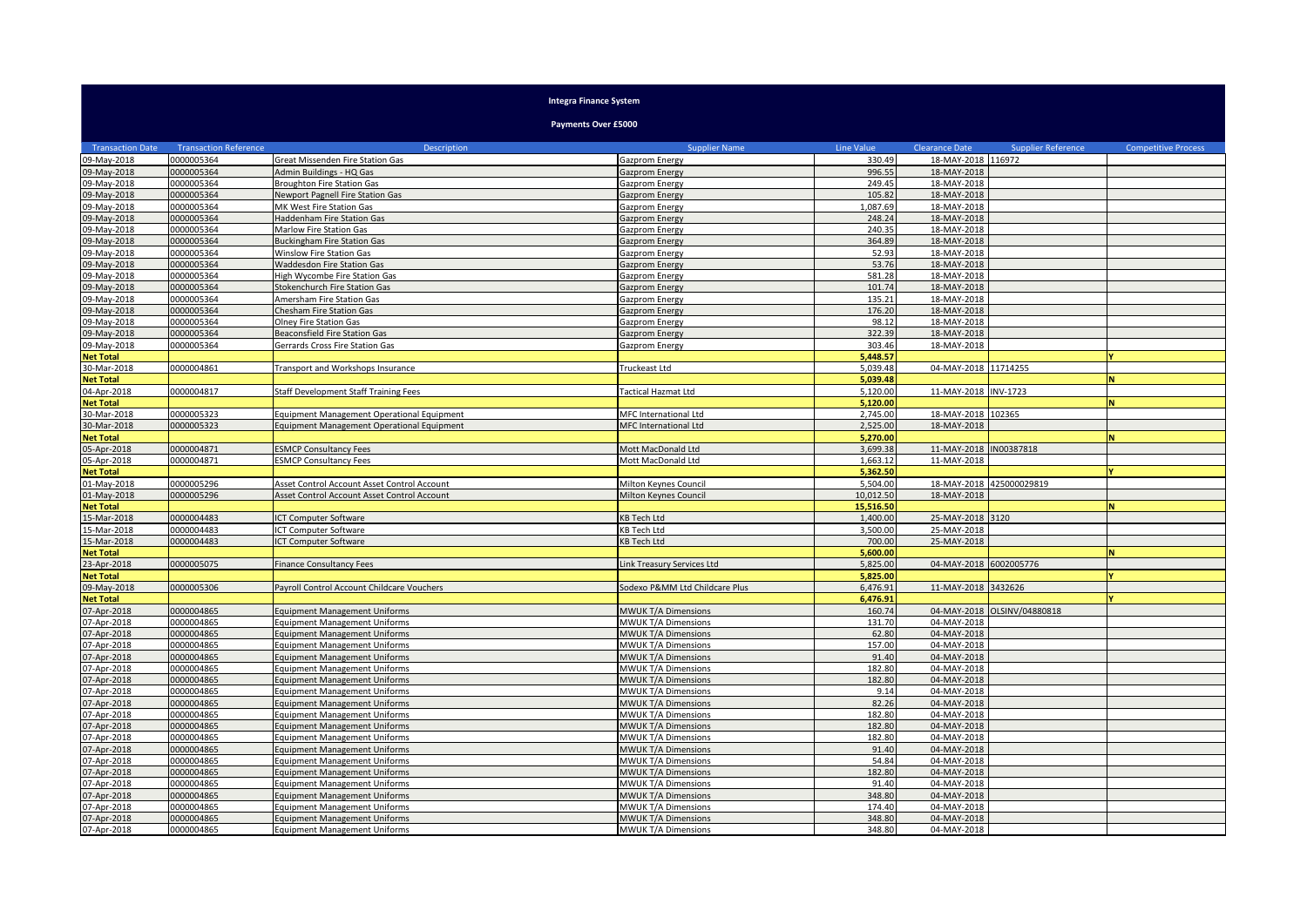| 07-Apr-2018      | 0000004865 | <b>Equipment Management Uniforms</b>                | <b>MWUK T/A Dimensions</b>            | 261.60    | 04-MAY-2018            |                          |               |
|------------------|------------|-----------------------------------------------------|---------------------------------------|-----------|------------------------|--------------------------|---------------|
|                  | 0000004865 |                                                     | <b>MWUK T/A Dimensions</b>            | 240.40    | 04-MAY-2018            |                          |               |
| 07-Apr-2018      |            | <b>Equipment Management Uniforms</b>                |                                       |           |                        |                          |               |
| 07-Apr-2018      | 0000004865 | <b>Equipment Management Uniforms</b>                | <b>MWUK T/A Dimensions</b>            | 360.60    | 04-MAY-2018            |                          |               |
| 07-Apr-2018      | 0000004865 | Equipment Management Uniforms                       | MWUK T/A Dimensions                   | 480.80    | 04-MAY-2018            |                          |               |
| 07-Apr-2018      | 0000004865 | <b>Equipment Management Uniforms</b>                | <b>MWUK T/A Dimensions</b>            | 480.80    | 04-MAY-2018            |                          |               |
| 07-Apr-2018      | 0000004865 | <b>Equipment Management Uniforms</b>                | <b>MWUK T/A Dimensions</b>            | 84.70     | 04-MAY-2018            |                          |               |
| 07-Apr-2018      | 0000004865 | <b>Equipment Management Uniforms</b>                | <b>MWUK T/A Dimensions</b>            | 84.70     | 04-MAY-2018            |                          |               |
|                  |            |                                                     |                                       |           |                        |                          |               |
| 07-Apr-2018      | 0000004865 | <b>Equipment Management Uniforms</b>                | <b>MWUK T/A Dimensions</b>            | 254.10    | 04-MAY-2018            |                          |               |
| 07-Apr-2018      | 0000004865 | <b>Equipment Management Uniforms</b>                | MWUK T/A Dimensions                   | 254.10    | 04-MAY-2018            |                          |               |
| 07-Apr-2018      | 0000004865 | <b>Equipment Management Uniforms</b>                | MWUK T/A Dimensions                   | 8.47      | 04-MAY-2018            |                          |               |
| 07-Apr-2018      | 0000004865 | <b>Equipment Management Uniforms</b>                | MWUK T/A Dimensions                   | 160.74    | 04-MAY-2018            |                          |               |
| 07-Apr-2018      | 0000004865 | <b>Equipment Management Uniforms</b>                | MWUK T/A Dimensions                   | 160.74    | 04-MAY-2018            |                          |               |
| 07-Apr-2018      | 0000004865 | Equipment Management Uniforms                       | MWUK T/A Dimensions                   | 160.74    | 04-MAY-2018            |                          |               |
|                  |            |                                                     |                                       |           |                        |                          |               |
| 07-Apr-2018      | 0000004865 | <b>Equipment Management Uniforms</b>                | MWUK T/A Dimensions                   | 160.74    | 04-MAY-2018            |                          |               |
| 07-Apr-2018      | 0000004865 | <b>Equipment Management Uniforms</b>                | <b>MWUK T/A Dimensions</b>            | 76.08     | 04-MAY-2018            |                          |               |
| 07-Apr-2018      | 0000004865 | <b>Equipment Management Uniforms</b>                | <b>MWUK T/A Dimensions</b>            | 76.08     | 04-MAY-2018            |                          |               |
| 07-Apr-2018      | 0000004865 | <b>Equipment Management Uniforms</b>                | MWUK T/A Dimensions                   | 76.08     | 04-MAY-2018            |                          |               |
| 07-Apr-2018      | 0000004865 | <b>Equipment Management Uniforms</b>                | <b>MWUK T/A Dimensions</b>            | 76.08     | 04-MAY-2018            |                          |               |
|                  | 0000004865 |                                                     |                                       | 19.02     | 04-MAY-2018            |                          |               |
| 07-Apr-2018      |            | Equipment Management Uniforms                       | MWUK T/A Dimensions                   |           |                        |                          |               |
| 07-Apr-2018      | 0000004865 | <b>Equipment Management Uniforms</b>                | MWUK T/A Dimensions                   | 6.34      | 04-MAY-2018            |                          |               |
| 07-Apr-2018      | 0000004865 | <b>Equipment Management Uniforms</b>                | <b>MWUK T/A Dimensions</b>            | 181.00    | 04-MAY-2018            |                          |               |
| <b>Net Total</b> |            |                                                     |                                       | 6,914.19  |                        |                          |               |
| 7-Apr-2018       | 0000005135 | Transport and Workshops Employment Agency Payments  | Truckeast Ltd                         | 7,700.00  | 11-MAY-2018 11704220   |                          |               |
| <b>Net Total</b> |            |                                                     |                                       | 7,700.00  |                        |                          |               |
|                  |            |                                                     |                                       |           |                        |                          |               |
| 26-Apr-2018      | 0000005298 | <b>ESMCP Agency Services</b>                        | Royal Berkshire Fire Authority        | 7,876.00  | 18-MAY-2018 OP/1000541 |                          |               |
| <b>Net Total</b> |            |                                                     |                                       | 7,876.00  |                        |                          |               |
| 24-Apr-2018      | 0000005099 | <b>Staff Development Other Training</b>             | The Fire Service College Limited      | 1,280.00  | 11-MAY-2018 812541     |                          |               |
| 24-Apr-2018      | 0000005099 | Staff Development Staff Training Fees               | The Fire Service College Limited      | 8,320.00  | 11-MAY-2018            |                          |               |
| <b>Net Total</b> |            |                                                     |                                       | 9,600.00  |                        |                          |               |
| 03-Apr-2018      | 0000005390 | <b>BASI Project Computer Software</b>               | FireServiceRota B.V.                  | 5,579.50  | 18-MAY-2018 201800006  |                          |               |
|                  |            |                                                     |                                       |           |                        |                          |               |
| 03-Apr-2018      | 0000005390 | <b>BASI Project Computer Software</b>               | FireServiceRota B.V                   | 3,172.50  | 18-MAY-2018            |                          |               |
| 03-Apr-2018      | 0000005390 | <b>BASI Project Computer Software</b>               | FireServiceRota B.V.                  | 2,396.25  | 18-MAY-2018            |                          |               |
| <b>Net Total</b> |            |                                                     |                                       | 11,148.25 |                        |                          |               |
| 26-Mar-2018      | 0000005290 | ICT Computer Software                               | Updata Infrastructure Uk              | 15,176.00 | 11-MAY-2018 6092012301 |                          |               |
| <b>Net Total</b> |            |                                                     |                                       | 15,176.00 |                        |                          |               |
| 6-Mar-2018       | 0000004685 | Asset Control Account Asset Control Account         | let Construction (Mk) Ltd             | 15,476.00 | 18-MAY-2018 7538       |                          |               |
|                  |            |                                                     |                                       |           |                        |                          |               |
| <b>Net Total</b> |            |                                                     |                                       | 15,476.00 |                        |                          |               |
| 23-Apr-2018      | 0000005103 | Asset Control Account Asset Control Account         | One Time Vendors                      | 18,600.00 | 04-MAY-2018            |                          |               |
| <b>Vet Total</b> |            |                                                     |                                       | 18,600.00 |                        |                          | M             |
| 10-May-2018      | 0000005362 | Payroll Control Account Payroll Control Account     | <b>BCC Pension Fund</b>               | 18,967.48 |                        | 18-MAY-2018 LGPSEESAPR18 |               |
| <b>Net Total</b> |            |                                                     |                                       | 18,967.48 |                        |                          | N             |
| 16-Apr-2018      | 0000005038 | Prevention Miscellaneous Expenses                   | Safety Centre Milton Keynes Ltd       | 25,000.00 | 11-MAY-2018 F/T720     |                          |               |
|                  |            |                                                     |                                       |           |                        |                          |               |
| <b>Net Total</b> |            |                                                     |                                       | 25,000.00 |                        |                          | <b>EXEMPT</b> |
| 29-Mar-2018      | 0000005082 | Finance Finance SLA                                 | <b>Buckinghamshire County Council</b> | 30,345.00 | 04-MAY-2018 2207033841 |                          |               |
| <b>Net Total</b> |            |                                                     |                                       | 30,345.00 |                        |                          | M             |
| 20-Apr-2018      | 0000005043 | ICT Computer Software                               | University Of Hull                    | 4,673.68  | 11-MAY-2018 66542      |                          |               |
| 20-Apr-2018      | 0000005043 | <b>ICT Computer Software</b>                        | University Of Hull                    | 15,322.25 | 11-MAY-2018            |                          |               |
| 20-Apr-2018      | 0000005043 | ICT Computer Software                               | University Of Hull                    | 5,311.00  | 11-MAY-2018            |                          |               |
|                  | 0000005043 |                                                     |                                       | 6,107.56  | 11-MAY-2018            |                          |               |
| 20-Apr-2018      |            | <b>CT Computer Software</b>                         | University Of Hull                    |           |                        |                          |               |
| <b>Net Total</b> |            |                                                     |                                       | 31,414.49 |                        |                          |               |
| 20-Mar-2018      | 0000005308 | Asset Control Account Asset Control Account         | <b>Emergency One</b>                  | 35,500.00 | 11-MAY-2018 20880      |                          |               |
| <b>Net Total</b> |            |                                                     |                                       | 35,500.00 |                        |                          |               |
| 20-Mar-2018      | 0000005309 | Asset Control Account Asset Control Account         | <b>Emergency One</b>                  | 35,500.00 | 11-MAY-2018 20879      |                          |               |
| <b>Net Total</b> |            |                                                     |                                       | 35,500.00 |                        |                          |               |
|                  |            |                                                     |                                       |           |                        |                          |               |
| 01-Apr-2018      | 0000005450 | Senior Management Team Subs Professional/Nat Bodies | <b>CFOA Services Ltd</b>              | 7,750.00  | 25-MAY-2018            | <b>CFOA4683</b>          |               |
| 01-Apr-2018      | 0000005450 | Senior Management Team Subs Professional/Nat Bodies | <b>CFOA Services Ltd</b>              | 20,000.00 | 25-MAY-2018            |                          |               |
| 01-Apr-2018      | 0000005450 | Senior Management Team Subs Professional/Nat Bodies | CFOA Services Ltd                     | 5,248.00  | 25-MAY-2018            |                          |               |
| 01-Apr-2018      | 0000005450 | Senior Management Team Subs Professional/Nat Bodies | CFOA Services Ltd                     | 10,120.00 | 25-MAY-2018            |                          |               |
| <b>Net Total</b> |            |                                                     |                                       | 43,118.00 |                        |                          |               |
| 27-Apr-2018      | 0000005170 | Asset Control Account Asset Control Account         | Ferberg Dts Uk Ltd                    | 55,420.00 | 11-MAY-2018 420713     |                          |               |
| <b>Net Total</b> |            |                                                     |                                       | 55,420.00 |                        |                          |               |
|                  |            |                                                     |                                       |           |                        |                          |               |
| 5-Apr-2018       | 0000005164 | <b>ICT Computer Software</b>                        | Capita Integrated                     | 71,601.08 | 11-MAY-2018 6060030557 |                          |               |
| <b>Net Total</b> |            |                                                     |                                       | 71,601.08 |                        |                          |               |
| 16-May-2018      | 0000005391 | <b>Apprentices Agency Services</b>                  | <b>Encompass Select Limited</b>       | 1,278.36  | 18-MAY-2018 1064       |                          |               |
| 16-May-2018      | 0000005391 | <b>Apprentices Agency Services</b>                  | <b>Encompass Select Limited</b>       | 1,278.36  | 18-MAY-2018            |                          |               |
|                  |            |                                                     |                                       |           |                        |                          |               |